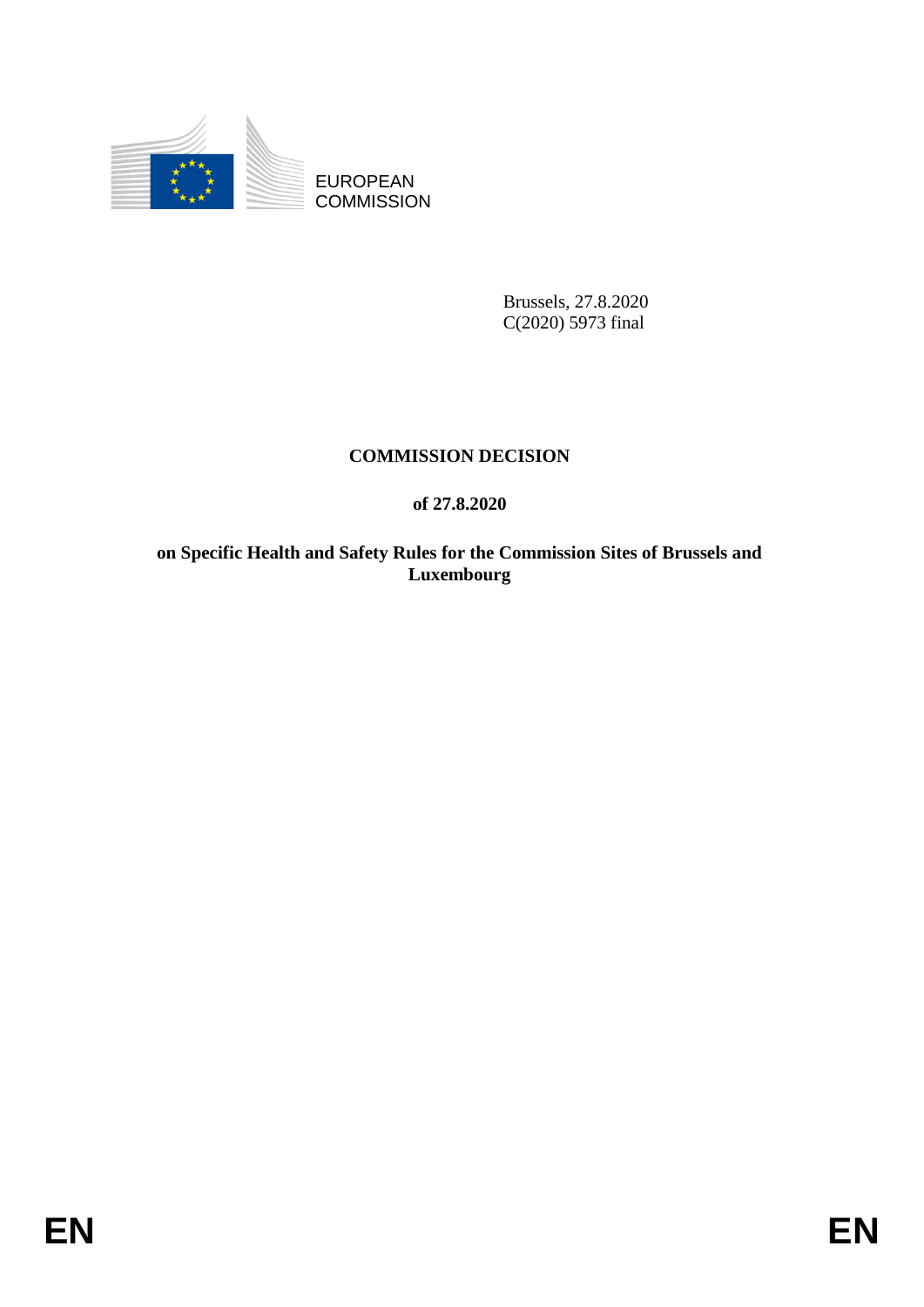### **COMMISSION DECISION**

### **of 27.8.2020**

### **on Specific Health and Safety Rules for the Commission Sites of Brussels and Luxembourg**

### THE DIRECTOR-GENERAL FOR HUMAN RESOURCES AND SECURITY,

Having regard to the Staff Regulations of Officials of the European Union<sup>1</sup>, and in particular Article 1e (2) thereof, and the Conditions of Employment of Other Servants of the European Union<sup>2</sup>, and in particular Articles 10 (1) and 80 (4) thereof,

Having regard to Commission Decision C(2006)1623/3 of 26 April 2006 establishing a harmonised policy for health and safety at work for all Commission staff<sup>3</sup>, and in particular Article 3 (1) a) thereof;

Whereas:

- (1) The Director-General for Human Resources and Security has delegated powers to adopt health and safety rules for the Commission sites of Brussels and Luxembourg.
- (2) The current COVID-19 pandemic requires the adoption of specific health and safety rules for the Commission sites of Brussels and Luxembourg in order to prevent the virus spreading further and to protect staff, while ensuring business continuity and adopting solutions for staff to enable them to perform their work efficiently and effectively.
- (3) In order to ensure maximum safety for people entering Commission premises during the pandemic, it is essential that those who have a body temperature of 37.7°C or above do not enter Commission buildings; this threshold corresponding to a beginning fever has been set based on the medical recommendation of the Commission's medical service. As a result, temperature screening of people intending to enter Commission buildings needs to be carried out where the situation so requires.
- (4) The temperature screening is aimed at enforcing the policy, pursued since the beginning of the pandemic, that staff should stay at home when they are sick and at limiting to a minimum the risk of contamination when coming to the office. Denying access to people with a body temperature of 37.7°C or above is the most appropriate way to achieve this aim and is thus proportionate.
- (5) People carrying the COVID-19 virus may be asymptomatic but still present a risk of contaminating others; wearing a facemask significantly reduces the risk of contamination and should therefore become mandatory inside all Commission buildings in Brussels and Luxembourg to ensure maximum safety.
- (6) The full effect of the specific health and safety measures adopted under this Decision can be achieved only if the measures apply broadly to people entering Commission buildings in Brussels and Luxembourg. They therefore apply equally to Commission

 $\mathbf{1}$ OJ P 045 14.6.1962, p. 1385.

 $\overline{2}$ Ibidem.

 $3 \qquad O/99/2006 \text{ OJ } 1742$ , point 10.